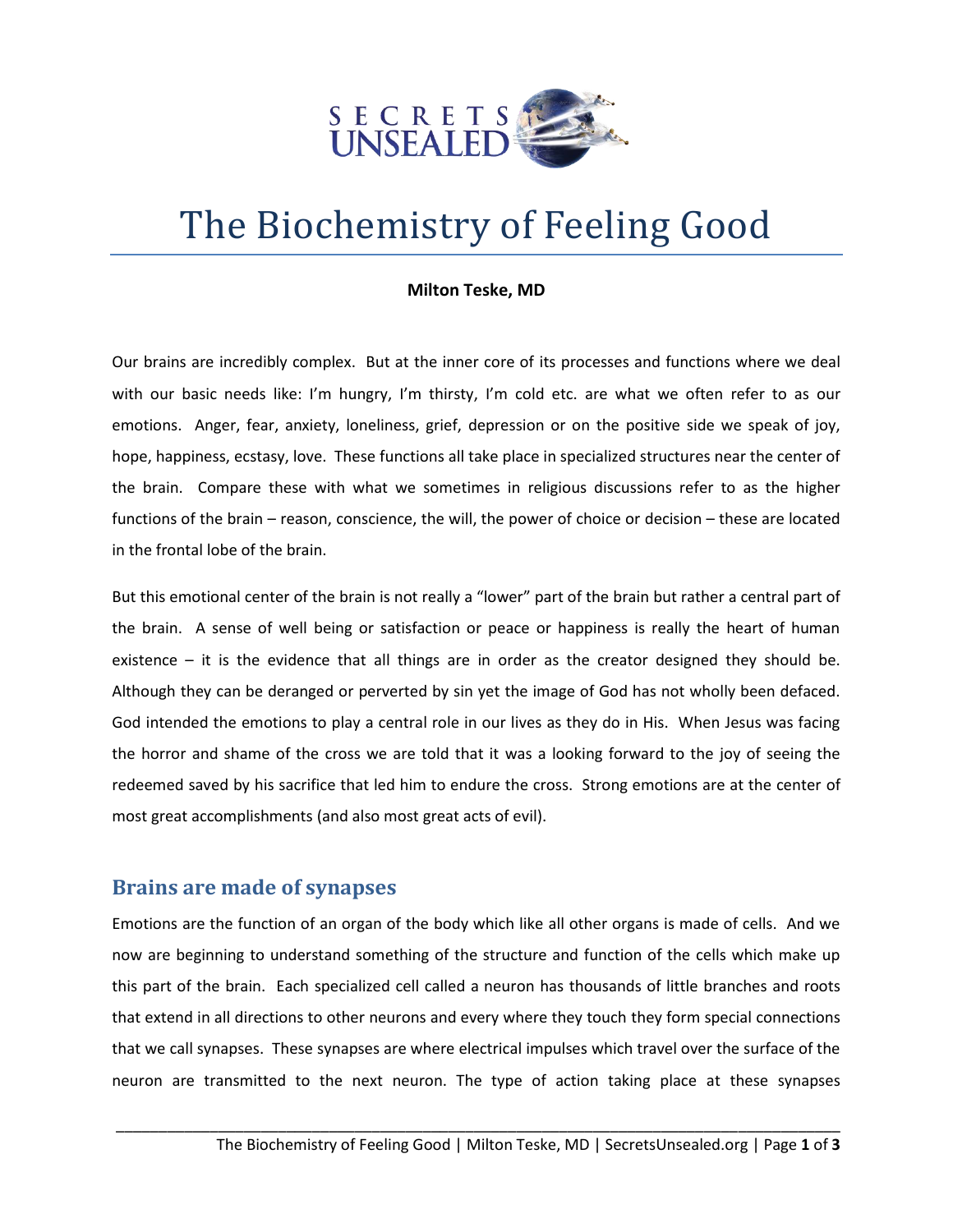determines in what manner the complex networks of neurons carries on thought processes in your brain. A mathematical calculation of the number of synapses in the brain and their possible combinations comes up with exponential numbers that exceed calculations of the number of atoms of matter in the universe. The human mind truly has immense potential.

A synapse is not a two-way connection it is a one-way connection. The two cells do not actually touch but they are separated by a small gap. The sending cell when it is activated releases microscopic little packages of neurotransmitters into this space. The receiving cell has receptors for these neurotransmitters and when enough transmitter molecules fit into the receptors the receiving cell is activated and now sends an electrical impulse along its surface to all of its sending units which release their little packages of transmitters into the next synapses in the complex network of thought being carried on.

Synapses are incredibly fast. As soon as the transmitters are released into the gap there are little recyclers that suck up all of the transmitters and the gap is cleared and free of transmitters and ready for the next impulse. This all takes about one millisecond. With some types of neurotransmitters instead of the recyclers there are enzymes that destroy the transmitters as soon as they are released to clear the gap for the next impulse.

### **Serotonin**

Serotonin is one of the key neurotransmitters of feeling good. In the structures in the center of the brain serotonin is used to transmit feelings of peace, happiness, everything is OK. A deficiency of serotonin is the medical definition of depression. Today millions suffer from a serotonin deficiency with feelings of depression, a loss of purpose or meaning to life. Regardless of the facts of their life situation they feel hopeless, often tearful and incapacitated, it seems that nothing can make them happy, there is no point in living. Not a week passes but I see some patient in the ER where I work who has attempted to end their life by suicide. They are suffering from a deficiency of serotonin in certain places in the center of their brains.

## **Antidepressants**

We cannot treat depression with a serotonin pill or injection as it does not cross the blood-brain barrier. Serotonin is used in other parts of the body for different purposes. It is the substance that causes platelets to activate. An IV infusion of serotonin would cause would cause every platelet in your blood to activate and go sticky causing system wide coagulation and instant death. The medications

\_\_\_\_\_\_\_\_\_\_\_\_\_\_\_\_\_\_\_\_\_\_\_\_\_\_\_\_\_\_\_\_\_\_\_\_\_\_\_\_\_\_\_\_\_\_\_\_\_\_\_\_\_\_\_\_\_\_\_\_\_\_\_\_\_\_\_\_\_\_\_\_\_\_\_\_\_\_\_\_\_\_\_\_\_